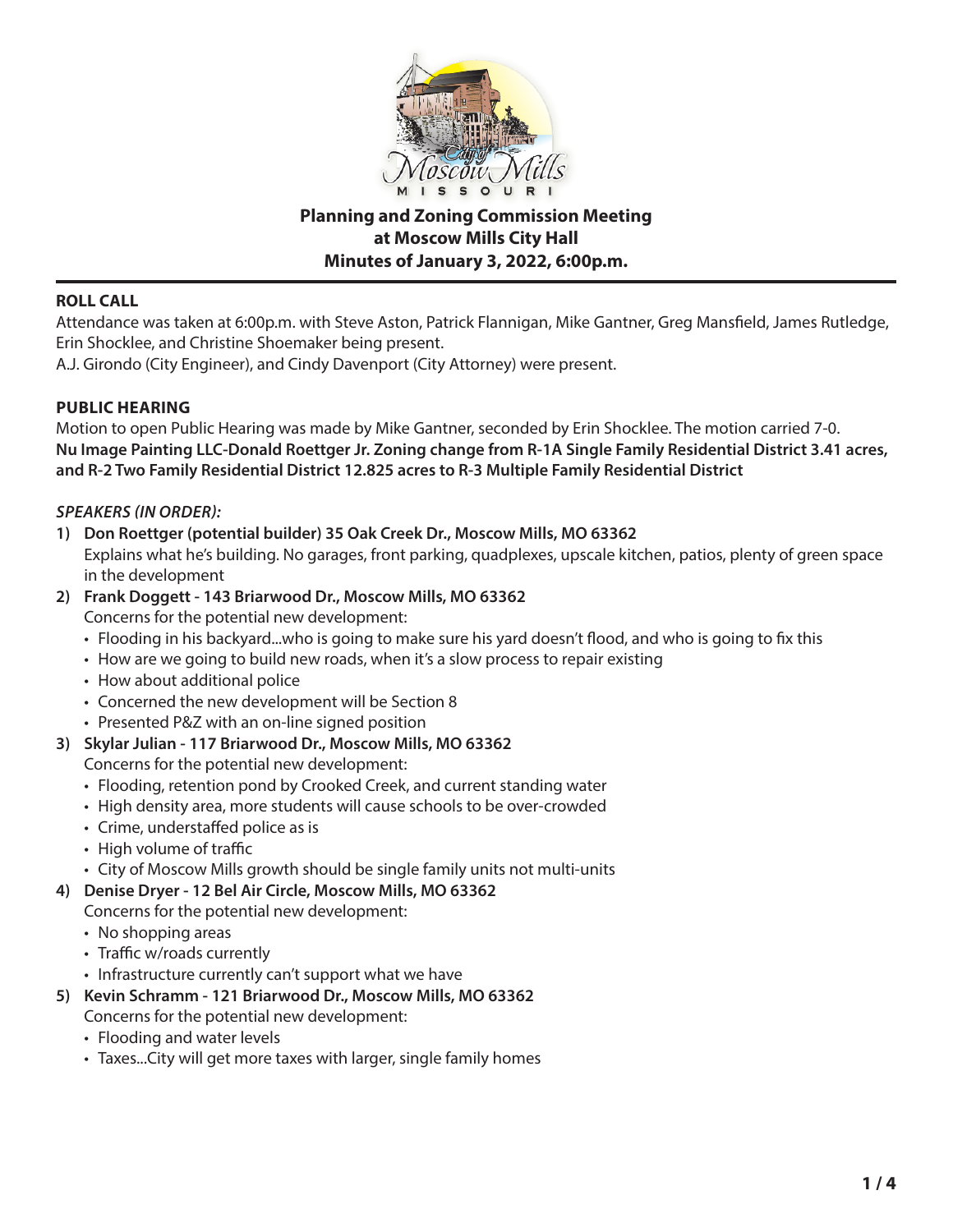# **6) Buddy Stricker - 125 Briarwood Dr., Moscow Mills, MO 63362** Concerns for the potential new development:

- Storm sewer system can't currently handle what we have
- Flooding
- Who is responsible for the snow removal until the development is complete
- Residents were told upon Briarwood being developed, that area would never be zoned as R-3

## **7) Vicky Menne - 118 Austin Oaks Dr., Moscow Mills, MO 63362**

- Concerns for the potential new development:
	- Decrease in our property values
	- Would like more details about the projected homes
- Safety issues, with narrow roads in the new subdivision how will police and fire trucks get through
- **8) Jimmy Robbins 50 Willow Springs (in Troy City limits)**
	- Concerns for the potential new development:
		- Growth coming from Wentzville (projecting growth population)
		- Decrease in our property values
		- Population increase
		- Property values decline, then crime increases
		- High volume of traffic

## **9) Steve Parisi - 15 Hampel Industrial Dr., Moscow Mills, MO 63362**

Concerns for the potential new development:

- Owns the property across from Briarwood
- Impervious surfaces (concrete, roofs), all cause rain run-off, and flooding
- Engineering issues should all be dealt with pre & post construction
- High volume of traffic
- MODOT should be aware of the bottlenecks we have, i.e., Crooked Creek
- **10) Donna Ryan (38 year resident) 321 Hample Rd., Moscow Mills, MO 63362** Concerns for the potential new development:
	- Flooding concerns major issues "floods all the time"
- **11) Denise Krause 440 Hampel Rd., Moscow Mills, MO 63362**
	- Concerns for the potential new development:
		- Flooding concerns low bridge, floods all the time

City Attorney, Cindy Davenport, clarified to attendees, the whole process of this "potential" approval of the development.

### **12) Rick Harton-Flynn - 109 Briarwood Dr., Moscow Mills, MO 63362**

Concerns for the potential new development:

- High volume of traffic
- Flooding
- Rezoning to R-3 is a "mistake"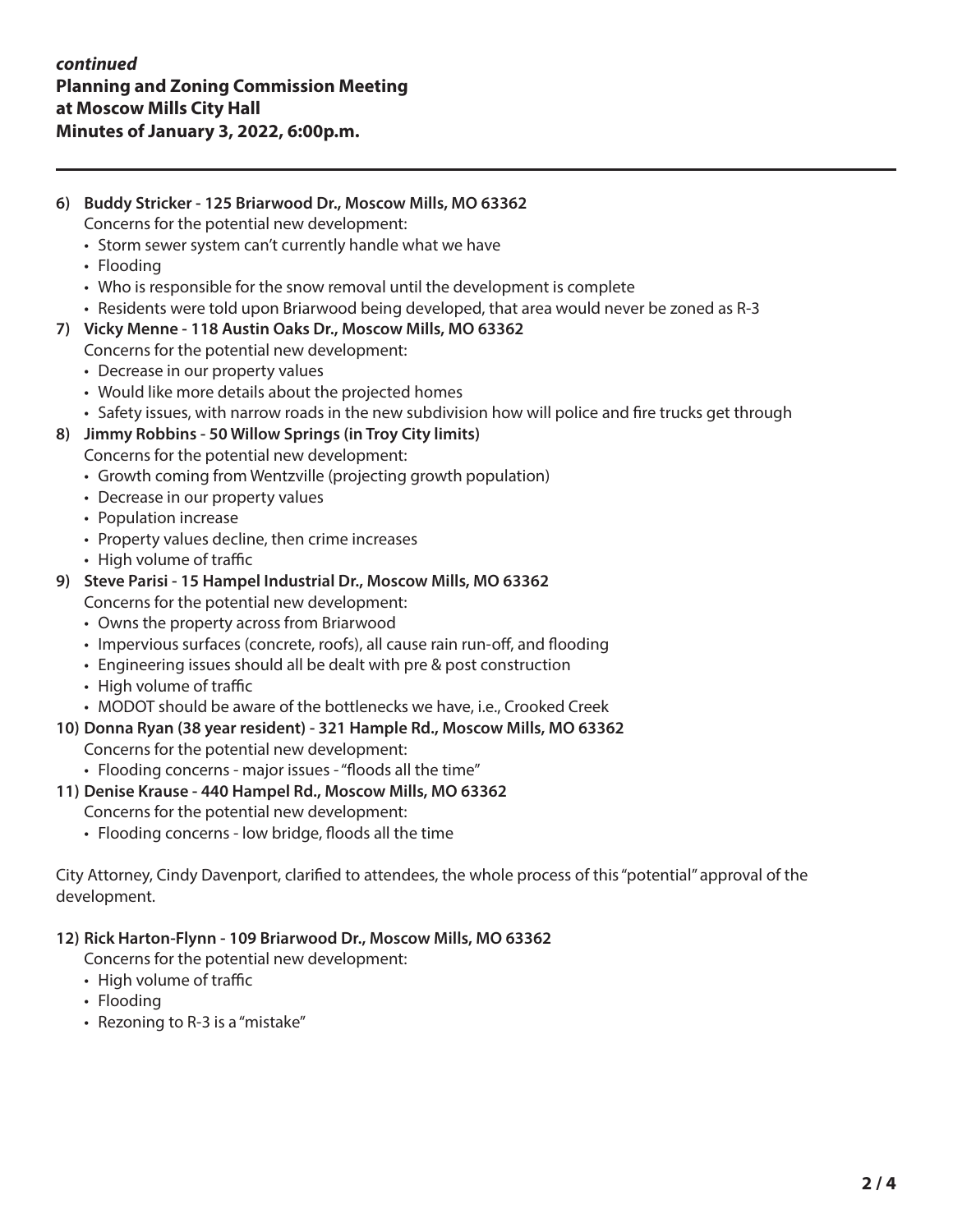## **13) Maggie Broadway - 113 Briarwood Dr., Moscow Mills, MO 63362**

- Concerns for the potential new development:
- Flooding, impassable during rain, not safe
- Privacy fence between neighborhood, and new development
- Sound barrier between neighborhood, and new development
- How is the neighborhood street lighting going to be handled
- Limited parking for residents
- Trash service to be handled, will there by dumpsters
- Narrow roadways for emergency vehicles
- Will fire hydrants be put in
- **14) Kayla Julian 113 Briarwood Dr., Moscow Mills, MO 63362**
	- Concerns for the potential new development:
	- Fear of losing that "home" feeling by adding R-3
- **15) Adam Michels 1 Briar Meadow Ct., Moscow Mills, MO 63362**
	- Starter family homes would be a better option
	- Retention pond, and levee, where creek is, will wash out
	- Flooding
	- Tree clearing  $=$  erosion=levee failing

City Attorney, Cindy Davenport explained to attendees that this development is NOT Section 8, like they are believing it will be.

Motion to close Public Hearing made by Erin Shocklee, seconded by Mike Gantner. The motion carried 7-0. This was a roll call vote, all answering "aye."

### **5 MINUTE BREAK**

#### **MINUTE APPROVAL FOR DECEMBER 2021**

Motion to approve was made by Christine Shoemaker, seconded by Mike Gantner. The motion carried 7-0.

#### **UPDATES FROM THE BOARD OF ALDERMAN MEETING**

From Steven Aston and Patrick Flannigan

- New updated water meters are being installed as the old need to be replaced. The cost of the new style is a little more expensive, but the auto read benefits, among others, make this a good decision, as the old style are no longer available.
- The Boulders at Moscow Mills are the in the engineering stages.

#### **NEW BUSINESS 1**

# **Nu Image Painting LLC-Donald Roettger Jr. Zoning change from R-1A Single Family Residential District 3.41 acres, and R-2 Two Family Residential District 12.825 acres to R-3 Multiple Family Residential District**

Further discussion among the P&Z concerning traffic, school population, engineering concerns regarding flooding, population, education demographics, and density

Motion to approve and send to the Board of Aldermen was made by Christine Shoemaker, seconded by Mike Gantner. This was a roll call vote. Steve Aston, Patrick Flannigan, Mike Gantner, Greg Mansfield, James Rutledge, and Christine Shoemaker all answering "aye." Erin Shocklee voting "nay." The motion carried 6-1.